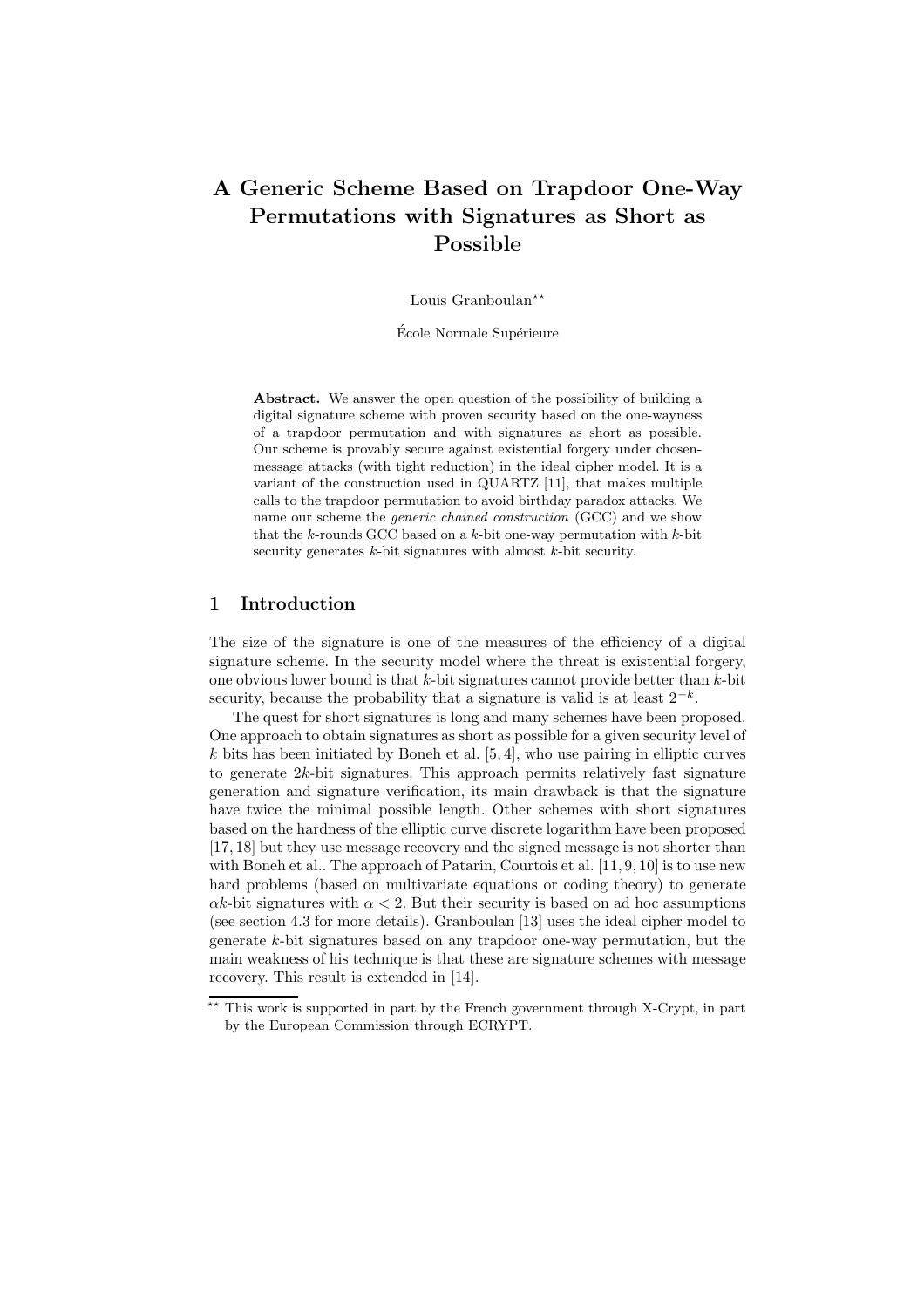In this paper, we introduce a new technique, which can be seen as a mix of [11, 9] and [13], that allows to have k-bit signatures with appendix with security based on the sole one-wayness of a permutation, in the ideal cipher model.

The next section recalls classical definitions and previous results. It includes well known results on Full Domain Hash schemes and emphasises the fact that its generic security proof is optimal. It describes the Chained Patarin (or Feistel-Patarin) construction for digital signature schemes and makes an overview of its known properties. The material of this section is similar to the one that introduces Courtois' study of Quartz [9].

The third section describes our new *generic chained construction* for digital signature schemes, and shows that it can have an optimal generic security proof and that it can be used to design schemes that are as close as needed to the theoretical lower bound on the length of signatures. Our chained construction is based on iterating a trapdoor permutation, and therefore can be linked to the techniques by Lysyanskaya et al. [16] that generate aggregate signatures.

The fourth section compares GCC with some other techniques, and gives some comments and open questions.

## 2 Preliminaries

## 2.1 Definitions

Digital signatures schemes. A digital signature scheme ("with appendix", not "with message recovery") is defined by the following sets and algorithms:

- $-$  M is the set of messages,
- $\mathcal{PK}$  is the set of public keys and  $\mathcal{SK}$  the set of secret keys,
- for any  $pk \in \mathcal{PK}$ ,  $\mathcal{S}_{pk}$  is the (finite) set of possible signatures,
- Gen is a randomised key generation algorithm that outputs a pair  $(pk, sk) \in$  $\mathcal{P}\mathcal{K}\times\mathcal{SK}$
- Sign<sub>pk,sk</sub>:  $\mathcal{M} \rightarrow \mathcal{S}_{pk}$  is the signature algorithm for the public key pk,
- $Ver_{pk}: \mathcal{M} \times \mathcal{S}_{pk} \rightarrow \{0, 1\}$  is the corresponding verification algorithm.

The scheme is consistent if for all  $(pk, sk)$  generated by Gen and all m we have  $\text{Ver}_{pk}(m, \text{Sign}_{pk,sk}(m)) = 1.$ 

Security of a digital signatures scheme. The scheme is secure under chosen message attack with  $q_S$  queries if no attacker allowed to adaptively ask  $q_S$ signatures of chosen messages can with high success probability output a valid signature that was not one of the  $q<sub>S</sub>$  answers. Such a machine is called an existential forger<sup>1</sup>. For  $q_S = 0$  it is said that the scheme is secure under a no-message attack.

 $<sup>1</sup>$  A slightly less strong definition is more common in the literature, where the forgery</sup> needs to be with a new message. We prefer the stronger definition even if it may not be necessary [1].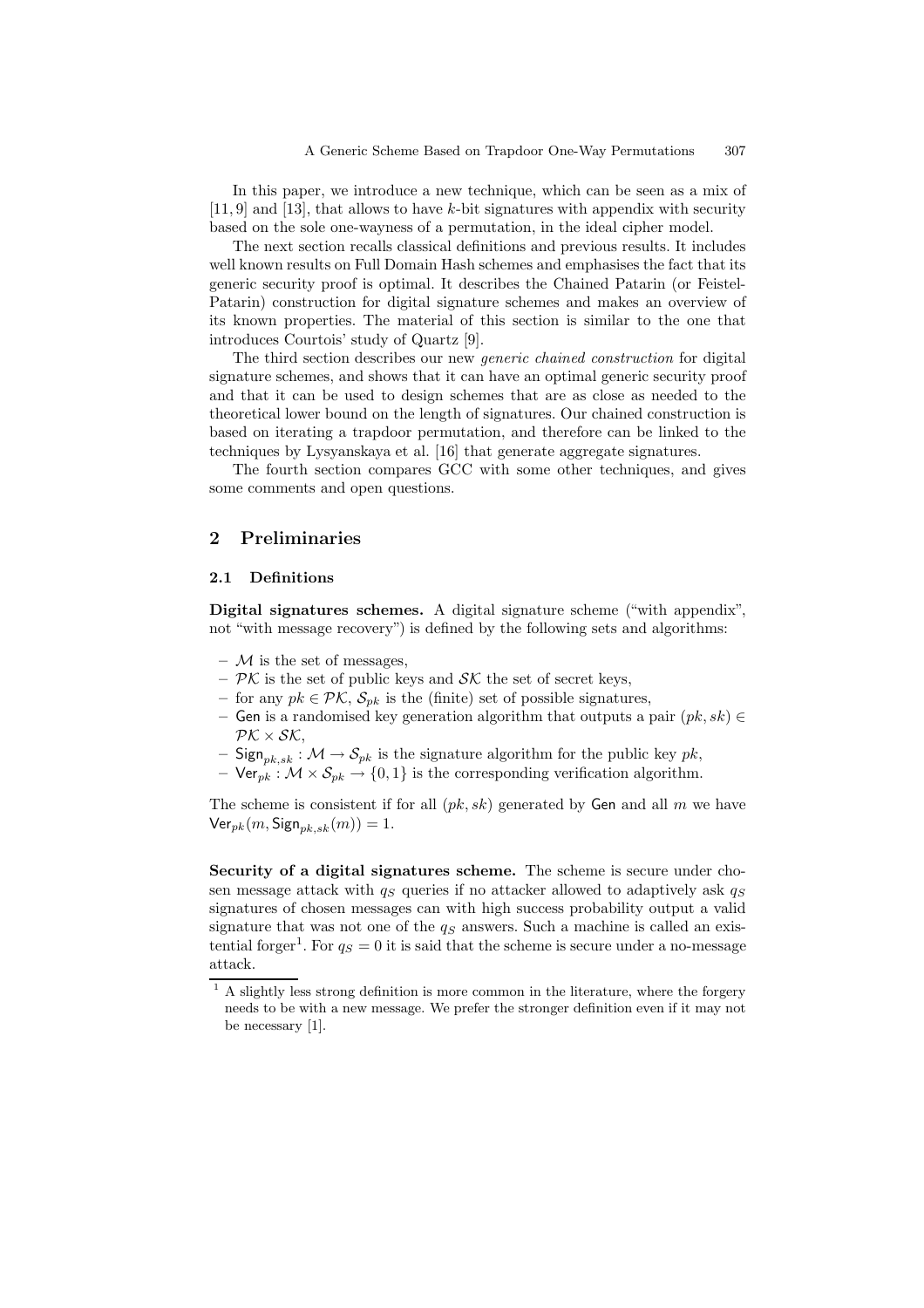**Exact security.** The scheme is  $(t, \epsilon)$ -secure if no forger is a  $(t, \epsilon)$ -forger, where a  $(t, \epsilon)$ -forger is a forger running in expected time at most t (where the unit for time measurement is e.g. the average time necessary to run  $Ver_{pk}$ ) and with a probability of successfully outputting a forgery less than  $\epsilon$ .

The scheme is said to have k-bit security if there is no  $(t, \epsilon)$ -forger such that  $t/\epsilon < 2^k$ .

To avoid technical subtleties about the exact running time and success probability, we will introduce a new definition: a scheme is  $[t, \epsilon]$ -secure if it is  $(\alpha_t, t, \alpha_{\epsilon} \epsilon)$ secure for  $1/\beta < \alpha_t, \alpha_{\epsilon} < \beta$ , for a small  $\beta$  (typically 2 or 10). Another equivalent definition of  $[t, \epsilon]$ -security applies to the case where the scheme depends on a complexity parameter  $n$  (e.g. the size of the public key), and the condition is that  $\beta$  is a constant independent of n. [k]-bit security is defined in a similar way.

**Trapdoor one-way permutations.** For any  $pk \in \mathcal{PK}$ , let  $\mathcal{S}_{pk}$  be a set of  $2^{\ell_{pk}}$ elements. The family  $f_{pk}: \mathcal{S}_{pk} \to \mathcal{S}_{pk}$  is said to be a family of trapdoor one-way permutations if  $f_{pk}$  is easy to compute for any pk and if pk can be randomly generated by some algorithm Gen in such a way that it comes with a trapdoor sk that makes easy to compute  $f_{pk}^{-1}$ . It is  $(t, \epsilon)$ -secure if any machine running in expected time  $t$  (the unit for time measurement is e.g. the average time necessary to compute  $f_{pk}$ ) on a random input pk and  $s \in S_{pk}$  cannot compute  $f_{pk}^{-1}$  with better probability than  $\epsilon$ . Such a machine is called an inverter. The permutation is said to have k-bit security if there is no  $(t, \epsilon)$ -inverter such that  $t/\epsilon < 2^k$ .

It is obvious that an exhaustive search can be used to invert  $f_{pk}$ , therefore it is impossible to have k-bit security for  $k > \ell$  where  $\ell$  is the average value of  $\ell_{pk}$  for random pk generated by Gen. It is an open problem whether if it is possible to reach this lower bound or not. The best candidates are some discrete logarithm-based functions, which apparently have  $[\ell/2]$ -bit security, and some specific functions (e.g. based on quadratic multivariate equations [11] or error correcting codes [10]) that may have  $\alpha$ <sup>[</sup>-bit security for  $\alpha > 1/2$ .

Another obvious property is that trapdoor one-way permutations that are random-self-reducible or based on claw-free functions have another upper bound for their security: an attack based on the birthday paradox shows that it is impossible to have k-bit security for  $k > \ell/2$ . It is the case for trapdoor one-way permutations based on classical number theoretical problems (factorisation or discrete logarithm).

A  $[\ell]$ -bit secure trapdoor one-way permutation is called *optimal trapdoor one*way permutation.

#### 2.2 Previous results on Full Domain Hash

Full Domain Hash (FDH) has been named by Bellare and Rogaway [2] and is one of the most classical techniques to construct digital signature schemes.

**Definition 1 (FDH).** Let  $H_{pk}$ :  $M \rightarrow S_{pk}$  be a family of cryptographic hash functions and  $f_{pk}$ :  $S_{pk} \rightarrow S_{pk}$  be a family of trapdoor one-way permutations. A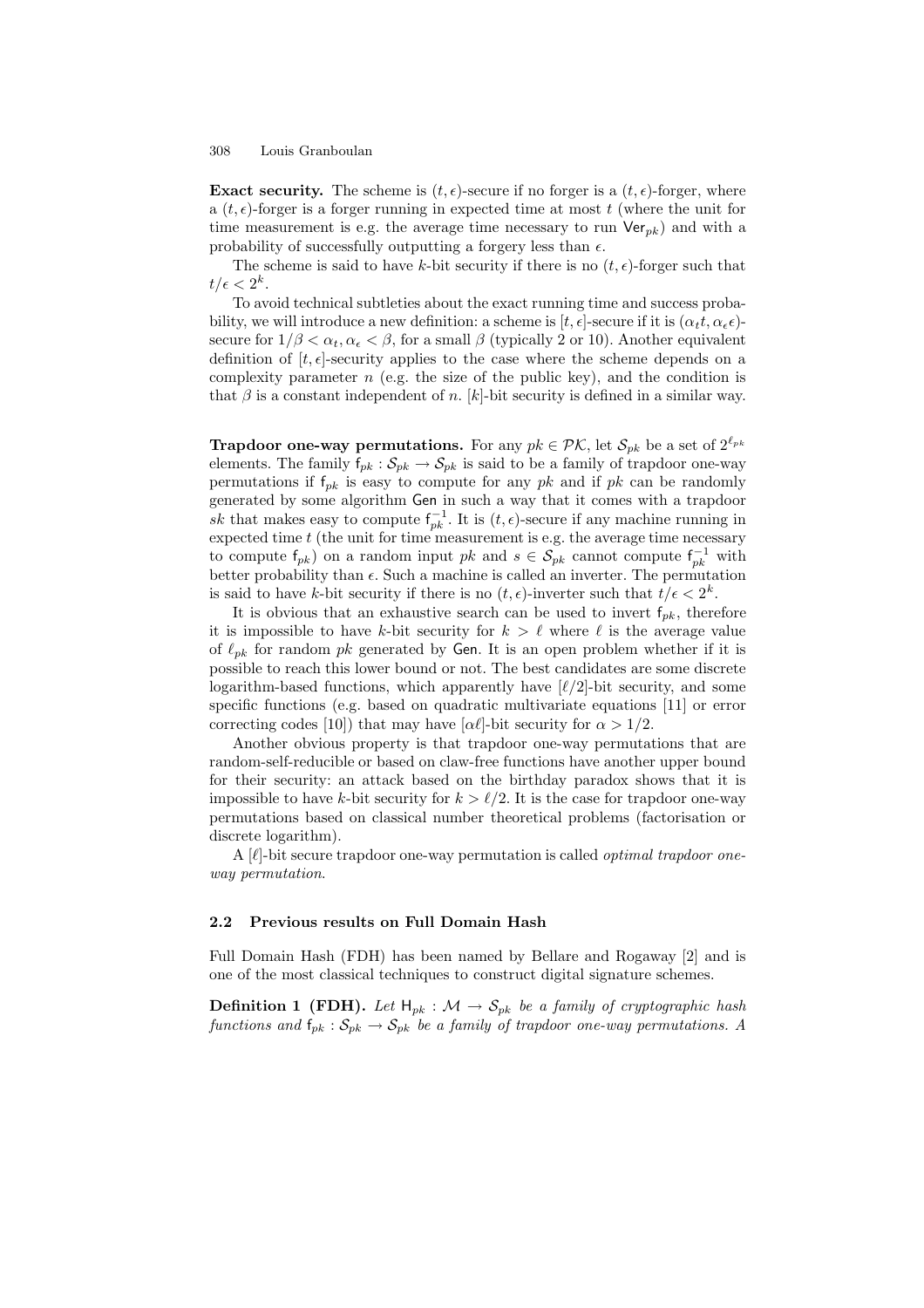valid signature s of a message m under the key pk is the unique value such that  $H_{pk}(m) = f_{pk}(s)$ . It can be generated using the trapdoor by  $s = f_{pk}^{-1} \circ H_{pk}(m)$ .

Generic attack by birthday paradox. The forger computes  $2^{\ell_{pk}/2}$  hash on random messages and  $2^{\ell_{pk}/2}$  images of random signatures. Birthday paradox<sup>2</sup> shows that there is probably a collision such that  $H_{pk}(m) = f_{pk}(s)$ .

Therefore FDH cannot have better than  $\lbrack \ell/2 \rbrack$ -bit security.

Security proof. The classical security proof for FDH needs the random oracle model. This means that the forger is forced to use an external *oracle* when it wants to compute the hash function. The number of queries to this oracle is bounded by  $q_H$ . The security proof shows that if there exists a  $(t, \epsilon)$  forger against FDH that makes  $q_S$  signature queries and  $q_H$  hash queries, then one can design an algorithm that uses this forger as a black box, that controls the oracle for  $H_{pk}$ , and that is a  $[t, \epsilon/q_H]$ -inverter for the trapdoor permutation.

Therefore FDH based on a k-bit secure trapdoor one-way permutation has at least  $\lfloor k/2 \rfloor$ -bit security.

Conclusion. If there exists an optimal family of trapdoor one-way permutations, then the security proof and the generic attack show that FDH based on this family has exactly  $\lbrack \ell/2 \rbrack$ -bit security. Therefore the previous security proof is optimal, because a better proof would imply the non-existence of optimal trapdoor one-way permutations. It can be improved only with additional properties of  $f_{pk}$ , e.g. claw-free function [7, 12].

#### 2.3 Previous results on Chained Patarin construction

It has been introduced for the QUARTZ signature scheme [11], and is named The Chained Patarin Construction (CPC) [19] or Feistel-Patarin Construction [9]. It depends on an integer parameter r (the number of rounds). QUARTZ uses  $r = 4$  and FDH is the special case where  $r = 1$ . Here we describe the basic CPC. QUARTZ uses a generalisation of CPC to trapdoor functions that are not permutations.

**Definition 2 (CPC).** For any  $pk \in \mathcal{PK}$  let  $\mathcal{S}_{pk}$  be a set of  $2^{\ell_{pk}}$  elements with a group operation ⊕. For  $i = 1...r$  let  $H_{pk,i} : \mathcal{M} \to \mathcal{S}_{pk}$  be a cryptographic hash function and  $f_{pk,i}$ :  $S_{pk} \rightarrow S_{pk}$  be a trapdoor one-way permutation. A signature  $s \in S_{pk}$  for the message m under the key pk is checked with the following procedure: let  $s_r = s$  and for  $i > 0$  let  $s_{i-1} = f_{pk,i}(s_i) \oplus H_{pk,i}(m)$ , the signature is valid if  $s_0 = 0$ . The signature is generated using the trapdoors by  $s_0 = 0$ , for  $i = 1...r, s_i = f_{pk,i}^{-1}(s_{i-1} \ominus H_{pk,i}(m))$  and  $s = s_r$ .

<sup>&</sup>lt;sup>2</sup> Usually the birthday paradox is invoked when looking at collisions when randomly selecting a single set from a larger superset. Here collisions between two independently selected sets from the same superset are examined. The same principle applies, up to a small constant in the probability of collision  $(1/\sqrt{2})$ .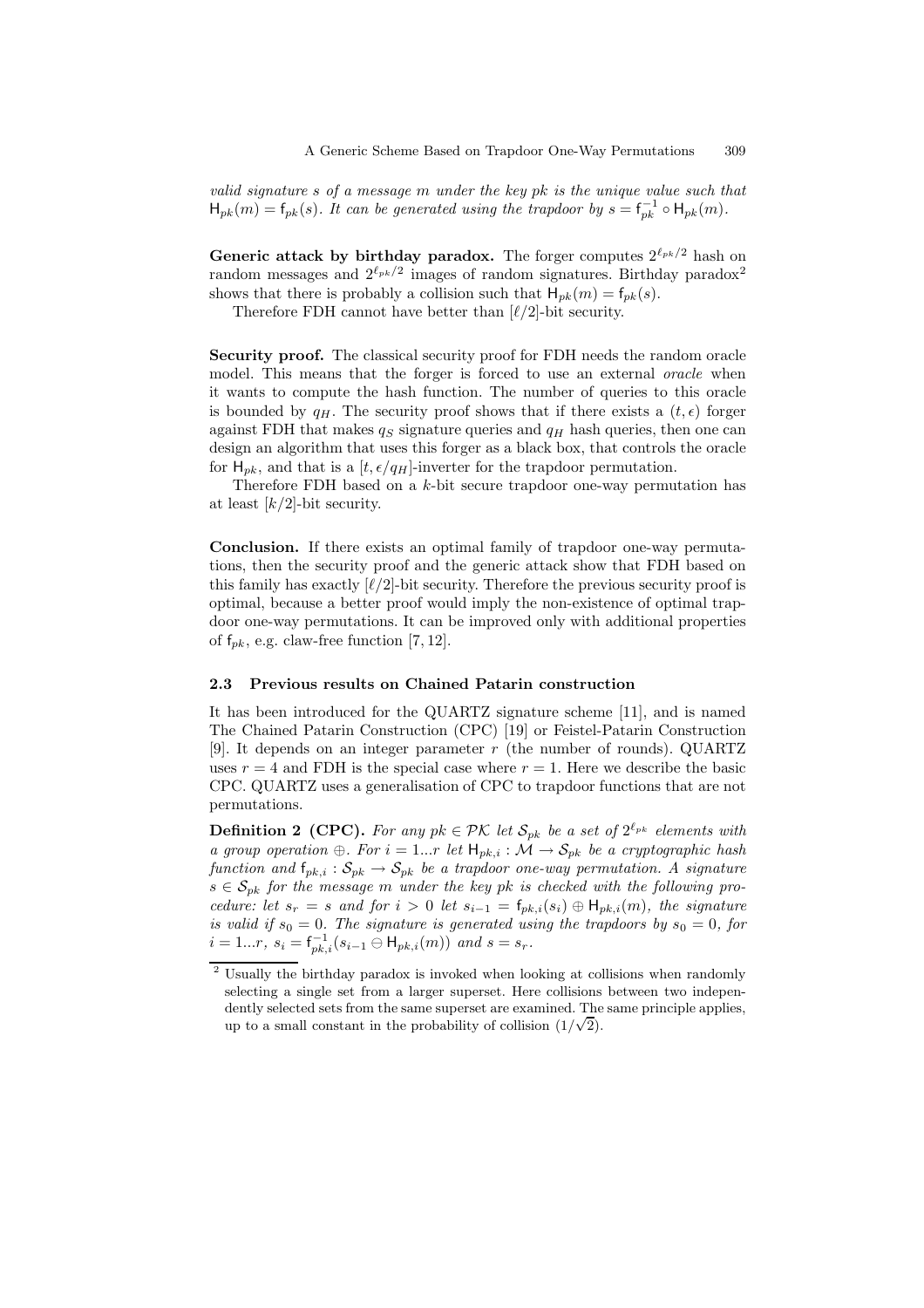Generic attack by birthday paradox. The forger chooses  $2^{\frac{r}{r+1}\ell_{pk}}$  random messages and computes  $H_{pk,1}(m)$  and chooses  $2^{\frac{r}{r+1} \ell_{pk}}$  random values  $x_1$  and computes their images  $y_1 = f_{pk,1}(x_1)$ . Birthday paradox shows that there are  $2^{\frac{r-1}{r+1}\ell_{pk}}$  collisions such that  $f_{pk,r}(x_1) = H_{pk,1}(m)$ . After one round, we have  $2^{\frac{r-1}{r+1}\ell_{pk}}$  candidate pairs  $(m, x_1)$ . Then the forger chooses  $2^{\frac{r}{r+1}\ell_{pk}}$  random values  $x_2$  and computes their images  $y_2 = f_{pk,2}(x_2)$ . For each candidate pair, there is a probability  $2^{-\frac{1}{r+1}\ell_{pk}}$  that  $x_1 \ominus H_{pk,2}(m)$  is equal to some  $y_2$ . Therefore after 2 rounds we have  $2^{\frac{r-2}{r+1}\ell_{pk}}$  candidate pairs  $(m, x_2)$ . And after i rounds we have  $2^{\frac{r-i}{r+1}\ell_{pk}}$  candidate pairs  $(m, x_i)$ . After r rounds all candidate pairs  $(m, x_r)$  are valid signatures, and the expected number of such pairs is roughly one.

Therefore the *r*-rounds CPC cannot have better than  $\left[\frac{r}{r+1} \ell\right]$ -bit security.

Security proof. The security proof of FDH applies to CPC. There is no known better security proof for CPC. The most comprehensive study of the security of CPC is by Courtois [9].

Conclusion. There is a gap between the security proof and the best generic attack known on CPC.

## 3 The generic chained construction and its security

#### 3.1 Introduction

The Generic Chained Construction (GCC) is a generalisation of CPC where a block encryption is used instead of just xoring the current value with the result of a hash function.

**Definition 3 (GCC).** For any  $pk \in \mathcal{PK}$  and let  $\mathcal{S}_{pk}$  be a set of  $2^{\ell_{pk}}$  elements. For  $i = 1...r$  let  $\mathsf{E}_{pk,i} : \mathcal{M} \times \mathcal{S}_{pk} \to \mathcal{S}_{pk}$  be a block cipher and  $\mathsf{f}_{pk,i} : \mathcal{S}_{pk} \to \mathcal{S}_{pk}$  be trapdoor one-way permutations. A signature  $s \in S_{pk}$  for the message m under the key pk is generated using the trapdoors by  $s = \int_{pk, r}^{p(x)} \circ E_{pk, r}^{-1}[m] \circ ... \circ f_{pk, 1}^{-1} \circ$  $\mathsf{E}_{pk,1}^{-1}[m](0)$ . The signature verification computes  $v = \mathsf{E}_{pk,1}[m] \circ f_{pk,1} \circ ... \circ \mathsf{E}_{pk,r}[m] \circ f_{pk,1} \circ ... \circ f_{pk,r}[m]$  $f_{pk,r}(s)$ . The signature is valid if  $v = 0$ .

The special case where  $\mathsf{E}_{p,k,i}[m](x) = x \oplus \mathsf{H}_{p,k,i}(m)$  is exactly the chained Patarin construction.

The public key should contain the description of all  $E_{pk,i}$  and of all  $f_{pk,i}$ . NB: the security proof of theorem 1 below shows that these  $r$  functions don't need to be distinct.

Generic attack by birthday paradox. This is the same attack as the attack against CPC.

The forger chooses  $2^{\frac{r}{r+1}\ell_{pk}}$  random messages and computes  $\mathsf{E}_{pk,1}^{-1}[m](0)$  and chooses  $2^{\frac{r}{r+1}\ell_{pk}}$  random values  $x_1$  and computes their images  $y_1 = f_{pk,1}(x_1)$ .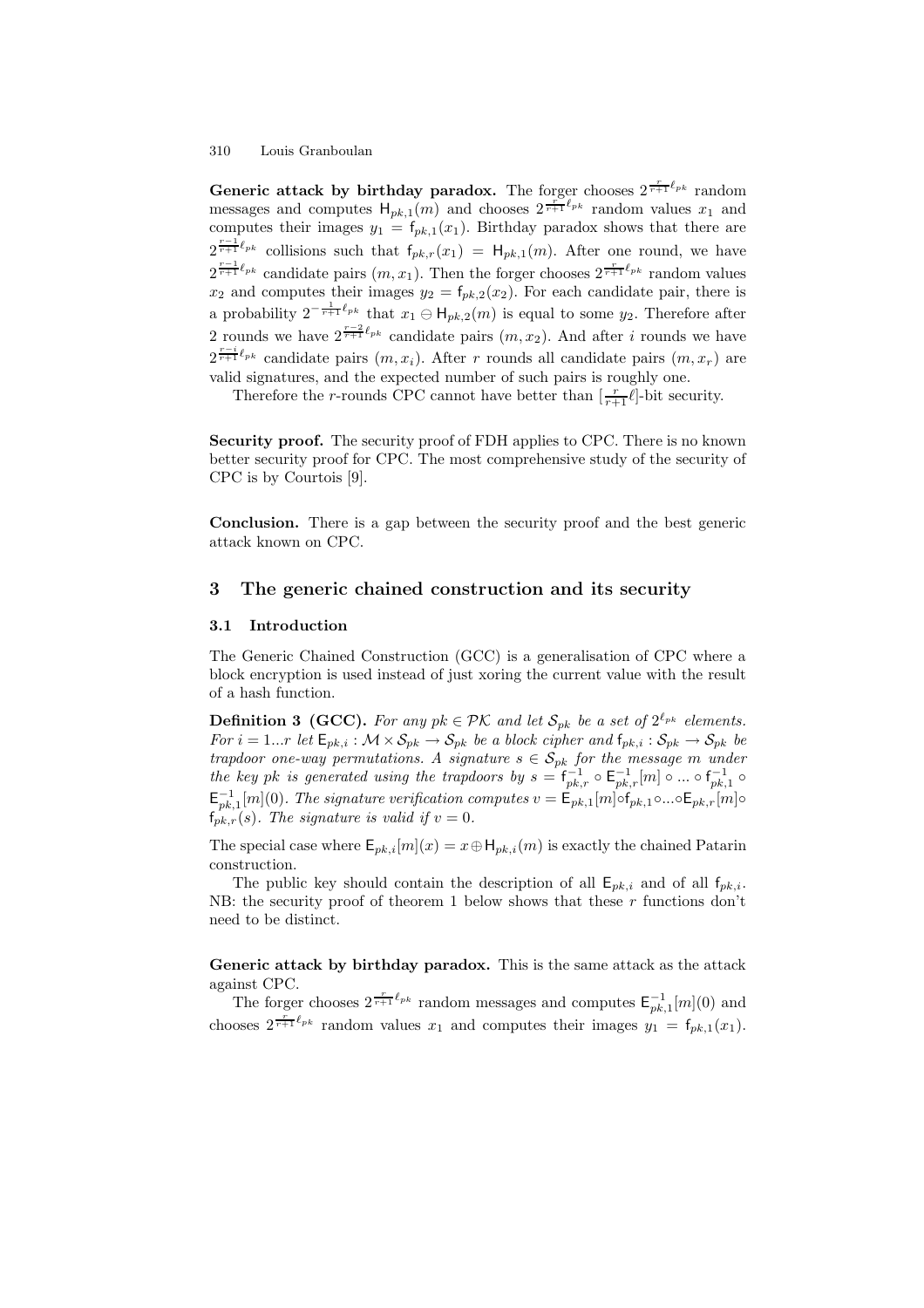Birthday paradox shows that there are  $2^{\frac{r-1}{r+1}\ell_{pk}}$  collisions such that  $f_{pk,1}(x_1)$  =  $\mathsf{E}_{pk,1}^{-1}[m](0)$ . After one round, we have  $2^{\frac{r-1}{r+1}\ell_{pk}}$  candidate pairs  $(m, x_1)$ . Then the forger chooses  $2^{\frac{r}{r+1} \ell_{pk}}$  random values  $x_2$  and computes their images  $y_2 =$  $f_{pk,2}(x_2)$ . For each candidate pair, there is a probability  $2^{-\frac{\ell_{pk}}{r+1}}$  that  $\mathsf{E}_{pk,2}^{-1}[m](x_1)$ is equal to some  $y_2$ . Therefore after 2 rounds we have  $2^{\frac{r-2}{r+1}\ell_{pk}}$  candidate pairs  $(m, x_2)$ . And after i rounds we have  $2^{\frac{r-i}{r+1}\ell_{pk}}$  candidate pairs  $(m, x_i)$ . After r rounds all candidate pairs  $(m, x_r)$  are valid signatures, and the expected number of such pairs is roughly one.

Therefore the *r*-rounds GCC cannot have better than  $\left[\frac{r}{r+1} \ell\right]$ -bit security.

#### 3.2 Security proof against a chosen message attack

**Theorem 1.** If there exists a  $(t, \epsilon)$ -forger against r-rounds GCC based on trapdoor one-way permutations of  $2^{\ell}$  elements that makes at most  $q_E$  cipher queries and  $q_S$  signature queries then one can design an algorithm that uses this forger as a black box, that controls the oracle for  $\mathsf{E}_{p\bar{k},i}$ , and is a  $[t,(q_E+q_S)^{-1/r}\epsilon]$ -inverter against one of the trapdoor one-way permutations.

*Proof.* The forger receives a public key and makes at most  $q_E$  cipher queries and  $q_S$  signature queries, corresponding to  $N \leq q_E + q_S$  messages m. The algorithm that answers those queries should simulate the behaviour of an algorithm that knows the secret key, it is called the simulator. The challenge is  $pk$  and a value  $\bar{x} \in \mathcal{S}_{pk}$ , and the simulator wins the game if it computes one of the  $f^{-1}_{pk,i}(\bar{x})$ .

We denote  $y_j$  the intermediate values that occur in the computation of the signature. They depend on the message, and are denoted  $y_j[m]$ . More precisely, for each message m that appear in some query, we let  $y_0[m] = 0$  and for  $j = 1...r$ , let  $x_j[m] = \mathsf{E}_{pk,j}^{-1}[m](y_{j-1}[m])$  and  $y_j[m] = \mathsf{E}_{pk,j}^{-1}[m](x_j[m])$ . The last value  $y_r[m]$ is the signature.

– Simulation

**Game 0.** For each m, the simulator chooses random values for  $y_j[m]$ , computes  $x_j[m] = f_{pk,j}[m](y_j[m])$ , and fixes  $\text{Sign}(m) = y_r[m]$  and  $\text{E}_{pk,j}[m]$ :  $x_i[m] \mapsto y_{i-1}[m]$ . All other cipher queries are answered with random values. All the answers to cipher queries are kept in a table, that restricts the choice of the random answers to the queries to the ones such that all  $\mathsf{E}_{pk,j}[m]$  are permutations. It is a perfect simulator.

**Game j, for**  $j = 1...r$ . This game is similar to Game j-1, but the values  $y_j[m]$  are not fixed in advance but only when needed. Therefore,  $y_j[m]$  is fixed only if  $\mathsf{Sign}(m)$  or  $\mathsf{E}_{pk,j}^{-1}[m](y_{j-1}[m])$  are queried.

All values  $y_{j+1}[m], \ldots, y_r[m]$  are still fixed in advance. That means that all  $x_{i+1}[m], ..., x_r[m]$  are computed in advance, but that  $x_i[m]$  is unknown. Therefore (unless  $y_i[m]$  is fixed) the simulator does not know when a  $\mathsf{E}_{pk,j}[m]$ for  $x_i[m]$  is made, and answers random values to all  $\mathsf{E}_{pk,i}[m]$  queries.

Event Bad(j) happens when some  $\mathsf{E}_{pk,j}[m](\hat{x})$  query is answered  $y_{j-1}[m]$ and afterwards the signature of  $m$  is queried, because the simulator needs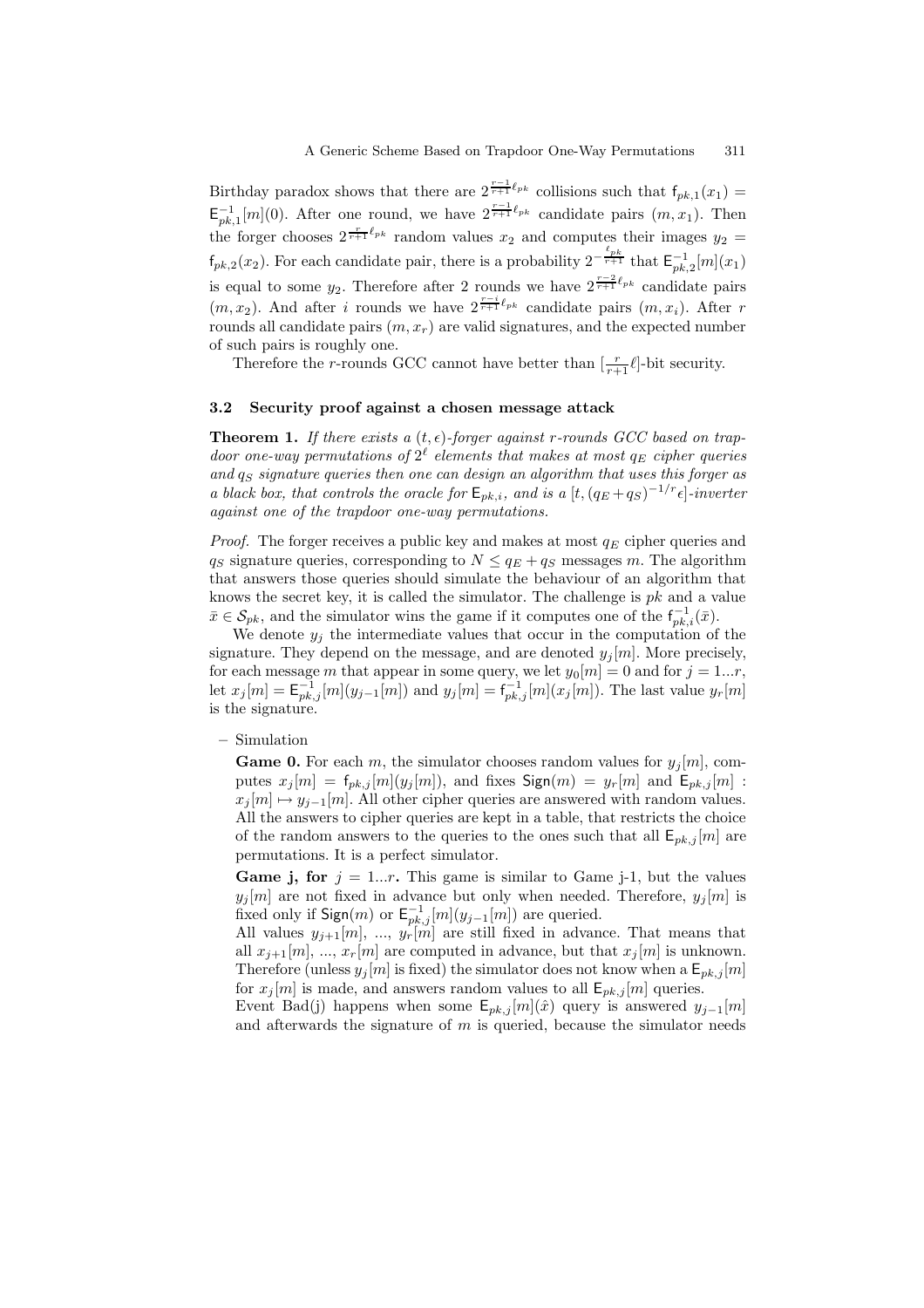to know the value of  $y_j[m]$  hence needs to find  $f_{pk,j}^{-1}(\hat{x})$ . For each  $\mathsf{E}_{pk,j}[m]$ cipher query, the probability that the answer is  $y_{j-1}[m]$  is  $2^{-\ell}$ .

– A study of Game r.

There are at most  $q_E$  queries that may cause some event  $Bad(j)$ , therefore this failure happens with probability less than  $q_E 2^{-\ell}$ . But we can make the hypothesis that the forger is at least as efficient as the one based on the birthday paradox, therefore  $(q_E + q_S) \leq 2^{\frac{r}{r+1}\ell}$ . Game 0 and Game r can be distinguished with probability at most  $2^{-\frac{\ell}{r+1}}$ , which is less than  $\frac{1}{2}$  if  $r \leq l-1$ .

Let  $X(j)$  be the set of the messages such that  $y_1[m],...,y_j[m]$  are fixed by cipher queries. Let  $n_i$  be the size of  $X(j)$ .

If m is a random message in  $X(j)$  with  $j < r$ , then with probability  $\frac{n_{j+1}}{n_j}$  $n_j$ it is also an element of  $X(j + 1)$  and the simulator does not need to know  $y_j[m]$  when answering  $x_j[m]$  to the cipher query  $\mathsf{E}_{pk,j}[m](y_{j-1}[m])$ , because it will learn it when  $\mathsf{E}_{pk,j}[m](y_j[m])$  is queried.

If m is a random message in  $X(r)$ , then with probability  $\frac{1}{n_r}$  it is the message that is output by the forger and the simulator does not need to know  $y_r[m]$ when answering  $x_r[m]$  to the cipher query  $\mathsf{E}_{pk,r}[m](y_{r-1}[m])$ , because it will learn it when the forger outputs its forgery.

– Inversion.

**Game j' for**  $j = 1...r$ . The simulator runs a game identical to Game j with the exception of one value  $y_j[m]$  that is unknown to the simulator but fixed with  $x_j[m] = \bar{x}$ . Therefore with probability  $\frac{n_{j+1}}{n_j}$  $\frac{j+1}{n_j}$  the simulator learns the value of  $f_{pk,j}^{-1}(\bar{x})$ .

Last Game. The simulator runs at random one of the Games j'.

One of the probabilities  $\frac{n_2}{n_1}$ , ...,  $\frac{n_{j+1}}{n_j}$  $\frac{n_r}{n_i}, \dots, \frac{n_r}{n_{r-1}}, \frac{1}{n_r}$  is greater than  $n_1^{-1/r}$ , which is greater than  $(q_E + q_S)^{-1/r}$ , therefore, if  $r \leq l-1$ , the probability of successfully learning one of the  $f_{pk,j}^{-1}(\bar{x})$  is greater than  $\frac{1}{2r}(q_E+q_S)^{-1/r}$  $\Box$ 

This theorem shows that r-rounds GCC based on a  $[t, \epsilon]$ -bit secure trapdoor one-way permutation has  $(t, (q_E + q_S)^{1/r} \epsilon)$ -bit security in a chosen-message attack. This implies that for k-bit secure permutations the scheme is  $\left[k-\frac{1}{r}\log_2(q_E+\frac{1}{r}\log_2(q_E+\frac{1}{r})\right]$  $(q_S)$ ]-secure. The running time of an attacker is necessarily greater than  $q_E + q_S$ , therefore  $\log_2(q_E+q_S) \leq k - \frac{1}{r} \log_2(q_E+q_S)$  or equivalently  $\log_2(q_E+q_S) \leq \frac{r}{r+1}k$ , which means that the scheme is  $[k - \frac{1}{r+1}k]$ -secure.

Our theorem shows that  $r$ -rounds GCC based on a  $k$ -bit secure trapdoor one-way permutation has  $\left[\frac{r}{r+1}k\right]$ -bit security in a chosen-message attack. Therefore r-rounds GCC based on optimal trapdoor one-way permutations has at least  $\left[\frac{r}{r+1}\ell\right]$ -bit security, which is the efficiency of the generic attack by birthday paradox.

One surprising fact is that chosen-message attacks of GCC are not more powerful than no-message attacks.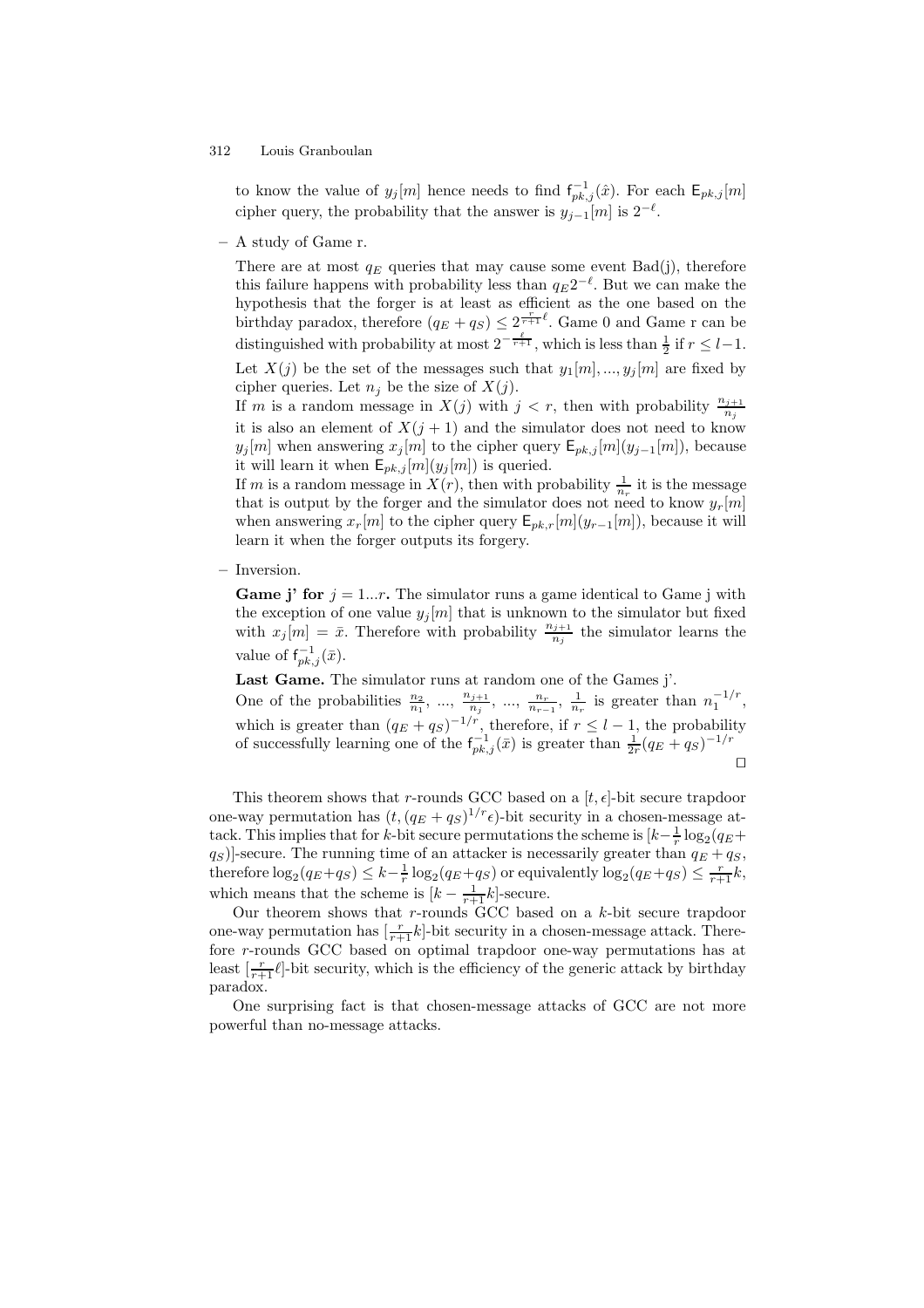## 4 Comments on GCC

#### 4.1 Optimality

k-round GCC has almost the best possible security for a generic scheme based on trapdoor one-way permutations. If a scheme can be based on any k-bit secure trapdoor one-way permutation, then it should be secure in the case where there exist an algorithm that computes inverses of the permutation in time  $2^k$  and with probability 1. Then, the forger that uses this algorithm to implement the signature algorithm runs in time  $r2^k$  where r is the number of inverses needed to sign. This proves that a digital signature scheme based on a k-bit secure trapdoor one-way permutation cannot have better than [ $k$ ]-bit security.<sup>3</sup>

For any constant  $\alpha$ ,  $\alpha k$ -round GCC has asymptotically  $[k-\log k]$ -bit security, which is almost the best possible result.

k-round GCC based on an optimal trapdoor one-way permutation is a digital signature scheme with the shortest possible signatures. This is a consequence from the previous remark. If there exists an optimal trapdoor one-way permutation, we can obtain  $[k]$ -bit security with signature as short as  $k + \log k$  bits.

This seems to contradict the result of Coron [8, annex E], which implies that a hash-and-sign digital signature with  $k$ -bit security cannot have shorter signature than  $k + \log q_S$  bits. But our scheme is not a hash-and-sign scheme.

#### 4.2 Implementation and practical use

The ideal cipher model. The ideal cipher model is a technique to prove the security of a cryptographic scheme in an idealised world where an oracle exists which implements random permutations. It is similar to the random oracle model, where the oracle implements random functions. The random oracle model has been proven<sup>4</sup> to be impossible to instantiate in general [6], and it is very likely that this result extends to the ideal cipher model. However, there is no reason for a block cipher with no other properties than being a strong pseudo-random permutation generator to fail to instantiate the ideal cipher in GCC.

 $3$  A scheme based on a  $k$ -bit secure trapdoor one-way permutation may have better than  $[k]$ -bit security if there is no such inverter for the permutation. For example if the best k-bit inverter runs in time  $2^{k-1}$  and succeeds with probability 1/2, the previous argument describes a forger that succeeds with probability  $2^{-r}$ , which is a  $[k + r]$ -bit forger.

<sup>&</sup>lt;sup>4</sup> The applicability of this proof to realistic cryptographic schemes is debatable [15], because it uses a specific ad hoc and unrealistic construction of a counter-example.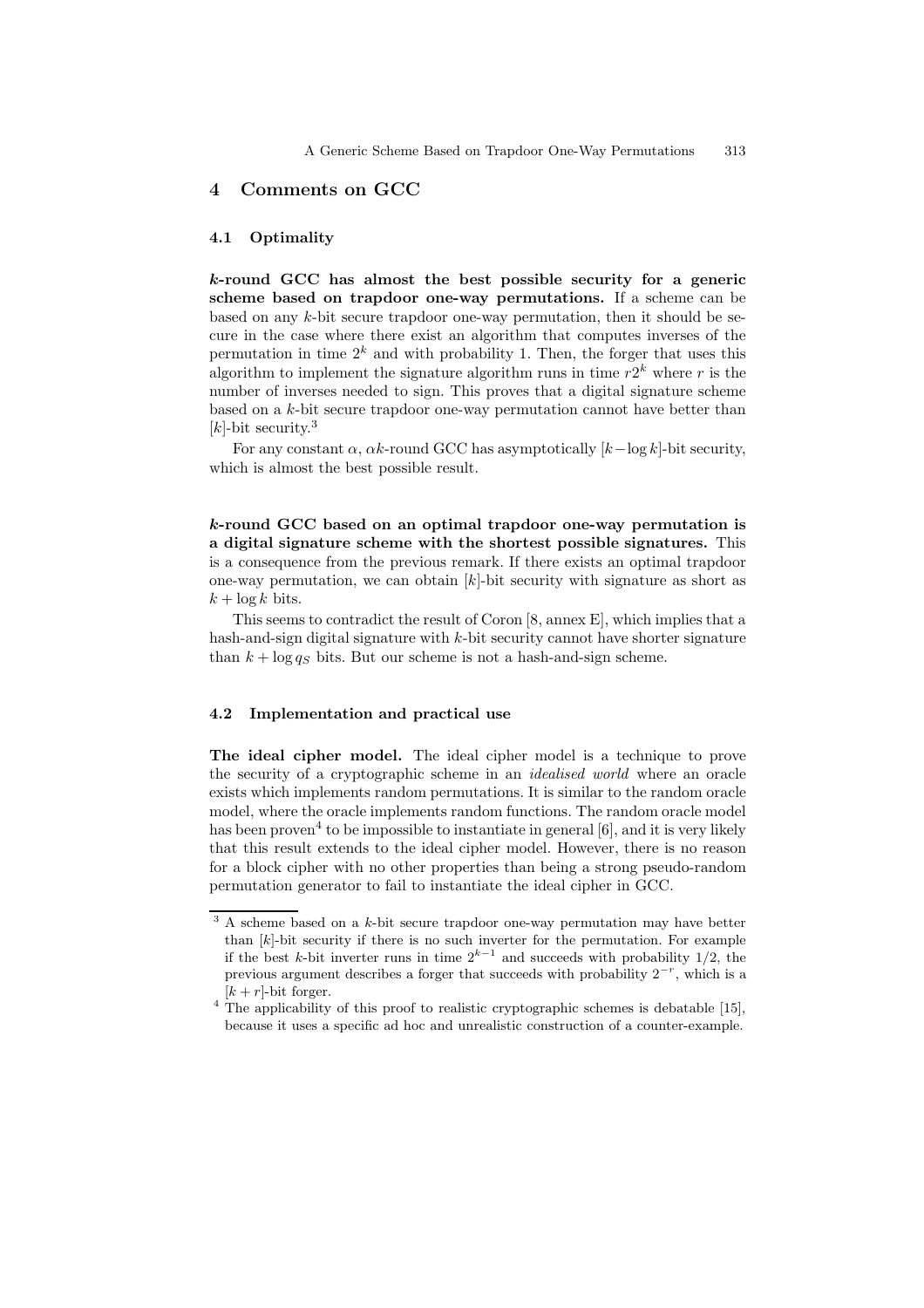Choosing the cipher. The key space of the cipher is the set of all possible messages. No cipher has such an infinite key space, but this problem can easily be solved. For  $k$ -bit security, we need a collision-resistant hash function H with a  $2k$ bit output, and a block cipher C with 2k-bit keys and, then  $E[m](x) = C_{H(m)}(x)$ can be used in GCC.

A more difficult problem is that the cipher should encrypt blocks that are in the set  $\mathcal{S}_{pk}$  of  $2^{\ell_{pk}}$  elements permuted by the  $f_{pk,i}$ . Current block cipher only handle the cases where  $\ell_{pk} \in \{64, 128, 256\}$ , while we may want to use arbitrary integer and non-integer values. There is some literature on the subject [3] but no well-established solution exist.

A problem may arise if the domain  $\mathcal{S}_{pk}$  depends on pk, because implementing a block cipher depending on  $pk$  is costly.

The trapdoor one-way permutations. The description of the r-round scheme uses r trapdoor permutations  $f_{pk,i}$ . But the security proof does not make the hypothesis that these permutations are distinct ones. If the size of the public key matters, we recommend to use the same trapdoor permutation for all rounds. This is also true for CPC, and for example Quartz uses a unique  $f_{pk,i}$ .

However, if the attacker is able to easily invert one of the  $f_{pk,i}$ , then the effect is that one round of GCC is cancelled. Therefore the attack by birthday paradox is more efficient and the security proof is less efficient. The use of distinct permutations for  $f_{pk,i}$  allows to combine their one-wayness without increasing the size of the signature.

| Theoretical             |          | Message Signature Heuristic Proven Based |                  |                                   |              |
|-------------------------|----------|------------------------------------------|------------------|-----------------------------------|--------------|
| design                  | recovery | length                                   |                  | security security <sup>5</sup> on |              |
| $r$ -round GCC          |          | $\kappa$                                 | $\frac{r}{r+1}k$ | $\frac{r}{r+1}k$                  | one-way      |
| $r$ -round CPC [11]     |          | $\boldsymbol{k}$                         | $\frac{r}{r+1}k$ | k/2                               | one-way      |
| $CFS$ -like scheme [10] |          | $\boldsymbol{k}$                         | k.               | k/2                               | one-way      |
| <b>FDH</b>              |          | 2k                                       | k.               | k <sub>i</sub>                    | one-way      |
| Improved PSS [14]       |          | 2k                                       | k.               | $k-1$                             | claw-free    |
| OPSS-R [13, 14]         | X        | k <sub>i</sub>                           | k <sub>i</sub>   | $\boldsymbol{k}$                  | one-way      |
| Boneh et al. $[5,4]$    |          | 2k                                       | k <sub>i</sub>   | k <sub>i</sub>                    | pairing      |
| Naccache-Stern [17]     | X        | 2.5k                                     | k <sub>i</sub>   | k <sub>i</sub>                    | discrete log |
| Pintsov-Vanstone [18]   | Χ        | 2k                                       | k <sub>i</sub>   | k <sub>i</sub>                    | discrete log |

4.3 Comparison with some other schemes

Quartz. Our security proof for GCC is different from the study of CPC made by Courtois, because the security proof in [9, section 4] is based on an additional assumption for the underlying one-way function: the assumption that the best algorithm that computes many inverses is the one that computes them

<sup>5</sup> If the underlying function is one-way.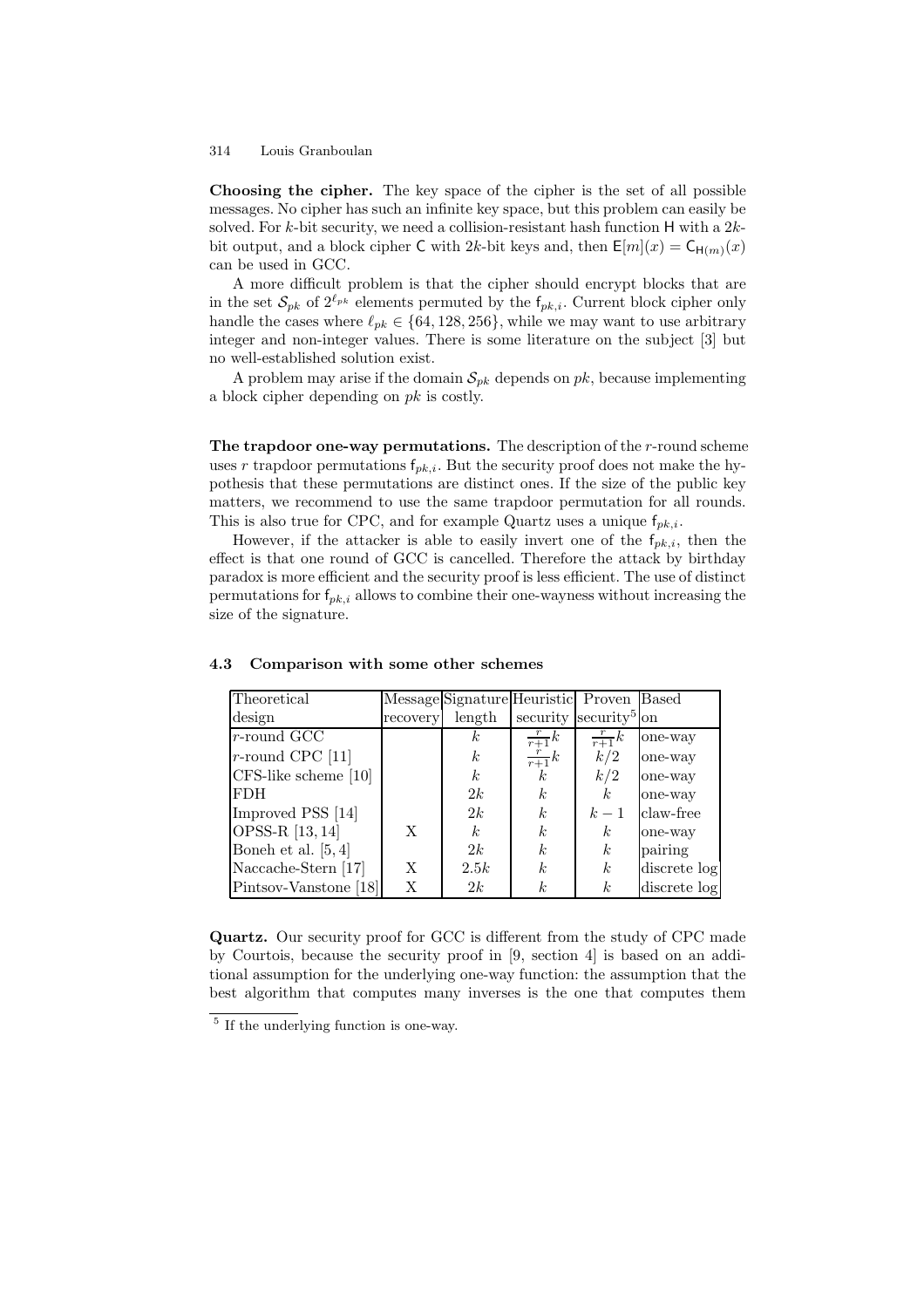independently. This assumption is likely to hold for optimal trapdoor one-way permutations, but does not hold in general.

Moreover, both the structure of Quartz and of the Differential Signature Scheme [9, annex A.4] are insecure if the underlying one-way function  $F$  is homomorphic (i.e.  $F(x+y) = F(x)+F(y)$ ) while our structure makes no hypothesis other than the one-wayness.

It is an open problem to prove the security of the CPC construction under the hypothesis of non-homomorphism and one-wayness.

Code-based schemes [10]. The authors describe a scheme that generates 81 bit signatures and claims to have 83-bit security against no-message attacks. The scheme is constructed using a non-proven generalisation of FDH to trapdoor injective functions where  $f_{pk}$ :  $S_{pk} \rightarrow \mathcal{H}_{pk}$  where membership in  $f_{pk}(S_{pk})$  is difficult to test without the trapdoor. It is likely that a security proof for this scheme will suffer the same problem as the security proof of FDH: that it is not tight.

#### 4.4 Conclusion

We decribe a new technique that allows to generate digital signature schemes based on trapdoor one-way permutations, that are secure in the ideal cipher model and have a signature length as short as possible. However, their running time (for  $k$ -bit security) is  $k$  times the running time of Full Domain Hash.

An open question is whether it is possible to have short signatures with less than  $k$  calls to the trapdoor function or not. Another open question is whether it is possible to have signatures of similar length that are provably secure without an idealised model or not.

## References

- 1. J. H. An, Y. Dodis, and T. Rabin, "On the security of joint signature and encryption." in Proceedings of Eurocrypt'02 (L. R. Knudsen, ed.), no. 2332 in Lecture Notes in Computer Science, pp. 83–107, Springer-Verlag, 2002.
- 2. M. Bellare and P. Rogaway, "The exact security of digital signature how to sign with RSA and Rabin." in Proceedings of Eurocrypt'96 (U. Maurer, ed.), no. 1070 in Lecture Notes in Computer Science, pp. 399–416, Springer-Verlag, 1996. Revised version available at http://www-cse.ucsd.edu/users/mihir/papers/exactsigs. html.
- 3. J. Black and P. Rogaway, "Ciphers with arbitrary finite domains." in Proceedings of CT-RSA'02 (B. Preneel, ed.), no. 2271 in Lecture Notes in Computer Science, pp. 114–130, Springer-Verlag, 2002.
- 4. D. Boneh and X. Boyen, "Short signatures without random oracles." in Proceedings of Eurocrypt'04 (C. Cachin and J. Camenisch, eds.), no. 3027 in Lecture Notes in Computer Science, pp. 56–73, Springer-Verlag, 2004.
- 5. D. Boneh, B. Lynn, and H. Shacham, "Short signature from the Weil pairing." in Proceedings of Asiacrypt'01 (C. Boyd, ed.), no. 2248 in Lecture Notes in Computer Science, pp. 514–532, Springer-Verlag, 2001.